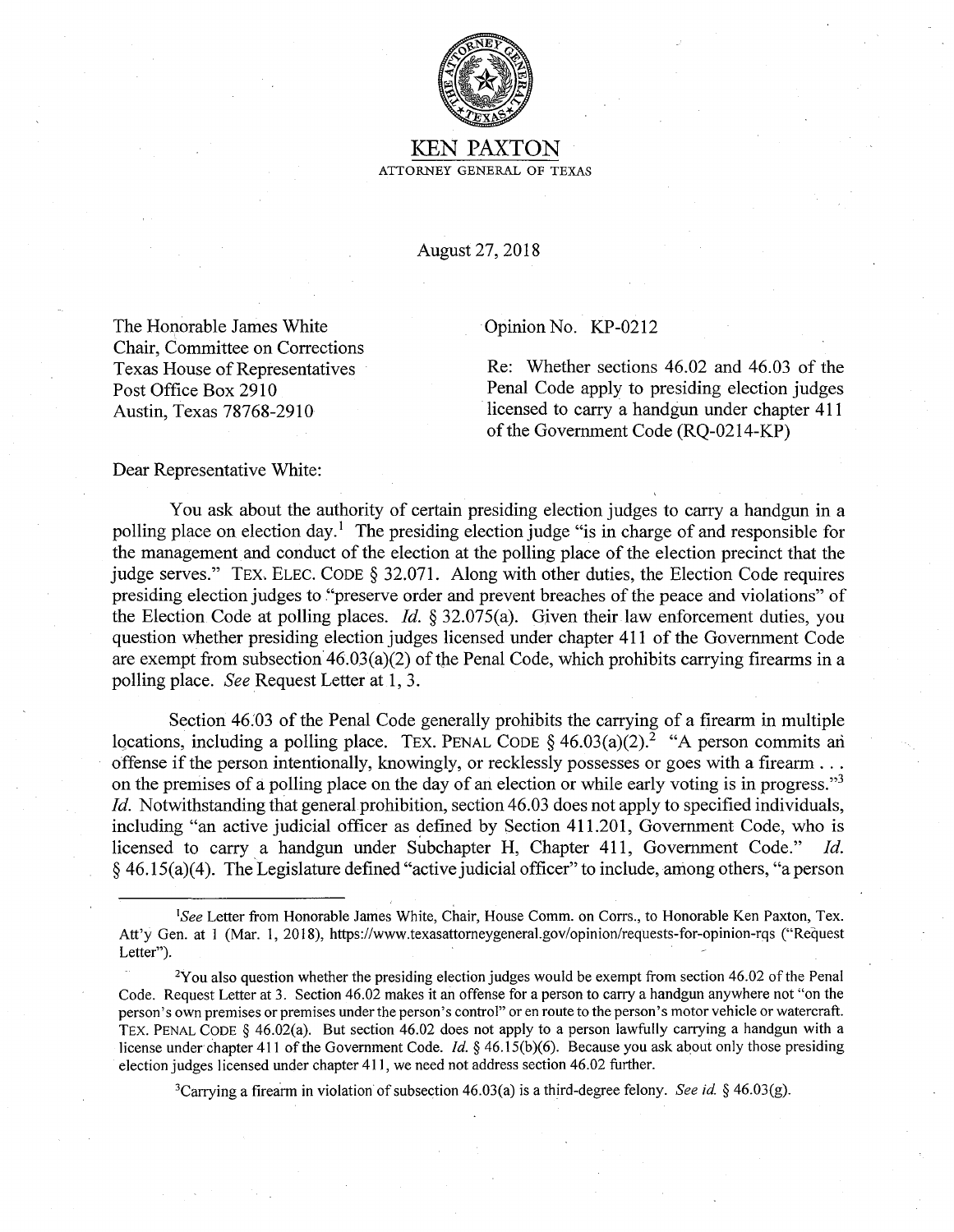serving as a judge or justice of ... a district court." TEX. GOV'T CODE  $\S$  411.201(a)(1)(A). Thus, a district judge with a license to carry a handgun may carry a handgun in the locations listed in section 46.03, including a polling place. TEX. PENAL CODE  $\S$  46.15(a)(4).

The Legislature did not include presiding election judges among those expressly exempted from Penal Code sections 46.02 and 46.03. *See id.* § 46.15. Yet in performing their duties at the polling place, the Election Code gives presiding judges "the power of a district judge to enforce order and preserve the peace." TEX. ELEC. CODE§ 32.075(c). More than 100 years ago, a Texas court addressed whether that statutory authority in a predecessor statute allowed presiding judges to carry arms to a polling location. *See Hooks v. State,* 158 S.W. 808, 808 (Tex. Crim. App. 1913). That court concluded that because a presiding election judge had the same power as a district judge to enforce order and keep the peace, and because a district judge could carry arms to a polling location, the presiding election judge likewise had authority to do so. *Id.* A court today would likely follow the analysis in *Hooks* when construing the statutes in their current form and conclude that section 46.03 of the Penal Code does not apply to presiding election judges licensed under chapter 411 of the Government Code when performing their duties under section 32.075(a) of the Election Code.

The presiding election judge's duties extend "from the time the judge arrives at the polling place on election day until the judge leaves the polling place after the polls close." TEX. ELEC. CODE§ 32.075(a). Regarding location, the presiding election judge's law enforcement authority exists "in the polling place and in the area within which electioneering and loitering are prohibited." *Id.* Only during that time and those locations does the presiding election judge possess the power of a district judge to enforce order and preserve the peace. *Id.* § 32.075(c). Thus, the presiding election judge's exemption from section 46.03 is limited to those times and locations.

Recognizing that polling locations are located in a variety of venues, you also seek general guidance on a presiding election judge's authority to carry firearms in "polling places that are either government or non-government buildings." Request Letter at 3. Governmental entities use a wide variety of buildings as polling locations, including courthouses, libraries, schools, arid other government buildings. They also often use nongovernment buildings, such as grocery stores, churches, and privately owned activity centers. Although presiding election judges licensed under chapter 411 are generally exempt from prosecution under subsection  $46.03(a)(2)$  while performing their duties at a polling place, your question acknowledges that other provisions of the Penal Code may limit their ability to carry firearms in certain polling locations.<sup>4</sup>

<sup>4</sup>The Election Code requires a polling place in each precinct, and it establishes which officials designate the polling places in specific elections. *See* TEX. ELEC. CODE §§ 43.001 (requiring one polling place in each precinct), 43.002(a), (b) (requiring a county clerk to recommend a location for general elections and the commissioners court to designate the location). But it places few prerequisites on the location of a polling place. *See id.* § 43.03 l(c) (requiring a polling place to be in a public building "if practicable").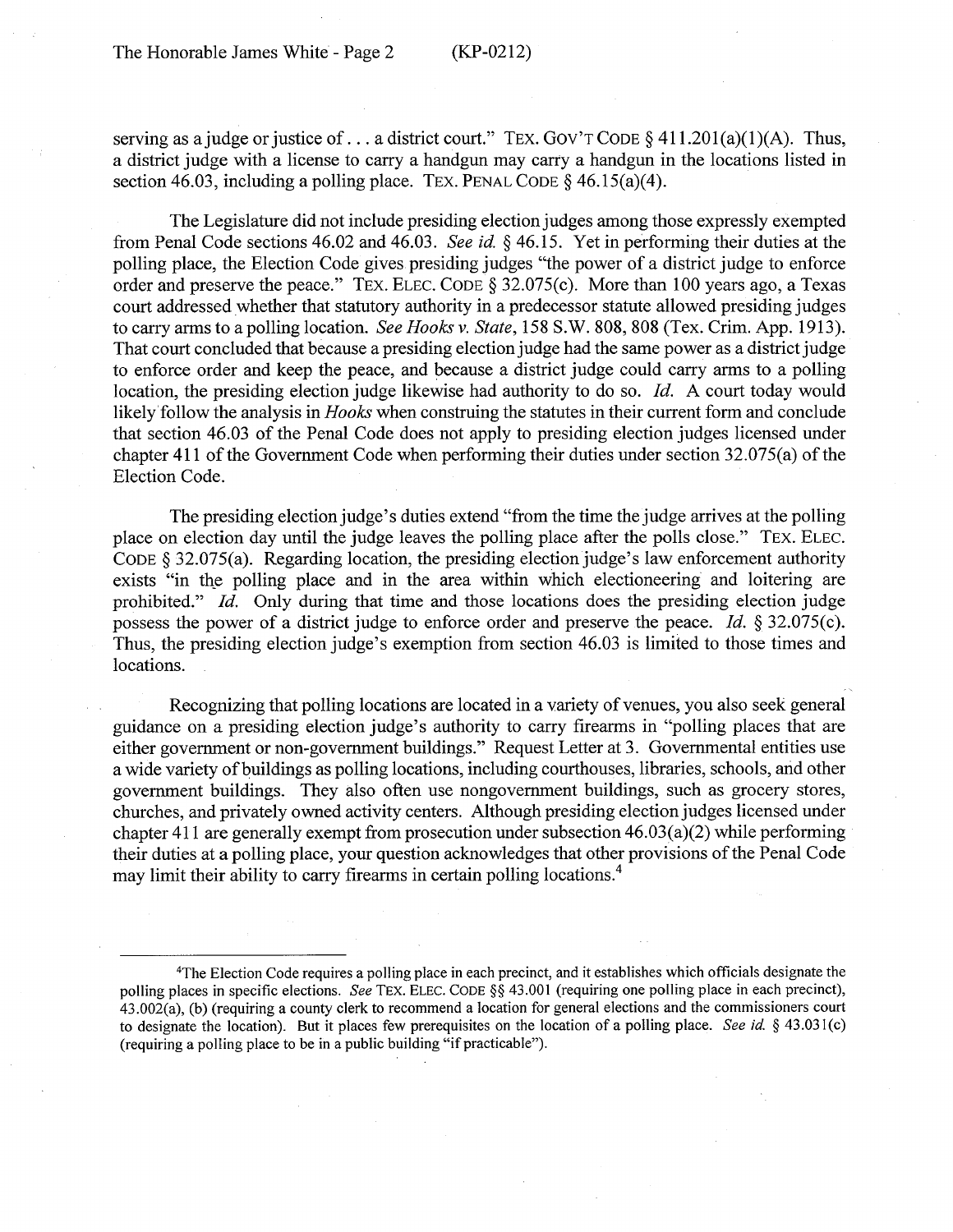Section 46.035 of the Penal Code prohibits a license holder from carrying handguns in certain buildings, while the Election Code allows a governmental entity to consider using those same buildings as polling locations. *Compare* TEX. PENAL CODE § 46.035(a)–(c), *with* TEX. ELEC. CODE  $\S$  43.031.<sup>5</sup> Penal Code subsection 46.035(a-1) prohibits a license holder from openly carrying a handgun on the premises of both public and private institutions of higher education. TEX. PENAL CODE  $\delta$  46.035(a-1). Subsections (a-2) and (a-3) prohibit a license holder from carrying a concealed handgun in the locations on a campus of an institution of higher education, public or private, where the institution has by rule prohibited handguns and provided proper notice under section 30.06 of the Penal Code. *Id.* § 46.035(a-1), (a-2); *see also* TEX. GOV'T CODE  $§$  411.2031(d-1) (requiring an institution of higher education to establish reasonable rules regarding the carrying of concealed handguns on campus), (e) (authorizing a private or independent institution of higher education to establish rules prohibiting license holders from carrying handguns on campus). Because no exception applies to presiding election judges in these locations, subsections  $46.035(a-1)$ ,  $(a-2)$ , and  $(a-3)$  prohibit a presiding election judge from openly carrying a handgun on any institution of higher education campus and from carrying a concealed handgun in a location on campus where the institution prohibits carrying a handgun by rule.

Sections 30.06 and 30.07 of the Penal Code make it a criminal offense for a license holder to carry a concealed handgun and to openly carry a handgun, respectively, on property of another without consent when the license holder received notice forbidding carrying a handgun on the property. TEX. PENAL CODE  $\S$ § 30.06(a), .07(a). Those sections also establish methods for providing notice to prohibit a license holder from carrying a handgun onto the property.<sup>6</sup> In limited circumstances, governmental entities may post notice under sections 30.06 and 30.07, thereby making it an offense to carry handguns into the buildings for which they provide notice.<sup>7</sup>

A state agency or political subdivision may not prohibit the carrying of handguns on property it owns or leases unless Penal Code section 46.03 or 46.035 expressly allows the prohibition. TEX. GOV'T CODE § 411.209 ("Wrongful Exclusion of a Handgun License Holder").

<sup>5</sup>For some of the buildings and premises listed in Penal Code section 46.035, the Legislature established an exemption for "active judicial officers," as it did for section 46.03: "It is a defense to prosecution under Subsections (b) and (c) that the actor, at the time of the commission of the offense, was ... an active judicial officer .... " TEX. PENAL CODE § 46.035(h-I). Thus, section 46.035 would not prohibit a presiding election judge licensed under chapter 4 I I of the Government Code from carrying a handgun while performing the duties of an election judge at the locations listed in subsections 46.035(b) and (c). That exemption, however, does not apply to the buildings and premises listed in subsections (a-I) and (a-2).

<sup>6</sup>A "person receives notice if the owner of the property or someone with apparent authority to act for the owner provides notice to the person by oral or written communication." *Id.* §§ 30.06(b), .07(b). Section 30.06 describes how to provide notice by written communication to forbid a license holder with a concealed handgun. *Id.*  § 30.06(c)(3). Section 30.07 similarly establishes how to provide a notice by "written communication" for purposes of prohibiting a license holder with an openly carried handgun. *Id.* § 30.07(c)(3).

<sup>&</sup>lt;sup>7</sup>Sections 30.06 and 30.07 establish specific language to use on a sign to prohibit carrying a handgun onto the property. *Id.* §§ 30.06(c)(3)(A), .07(c)(3)(A). Whether it is acceptable to use other language or methods to post notice prohibiting the carrying of handguns is a question currently at issue in *Paxton v. City of Austin,* Cause No. D- · I-GN-16-003340, in the 53rd District Court of Travis County, Texas.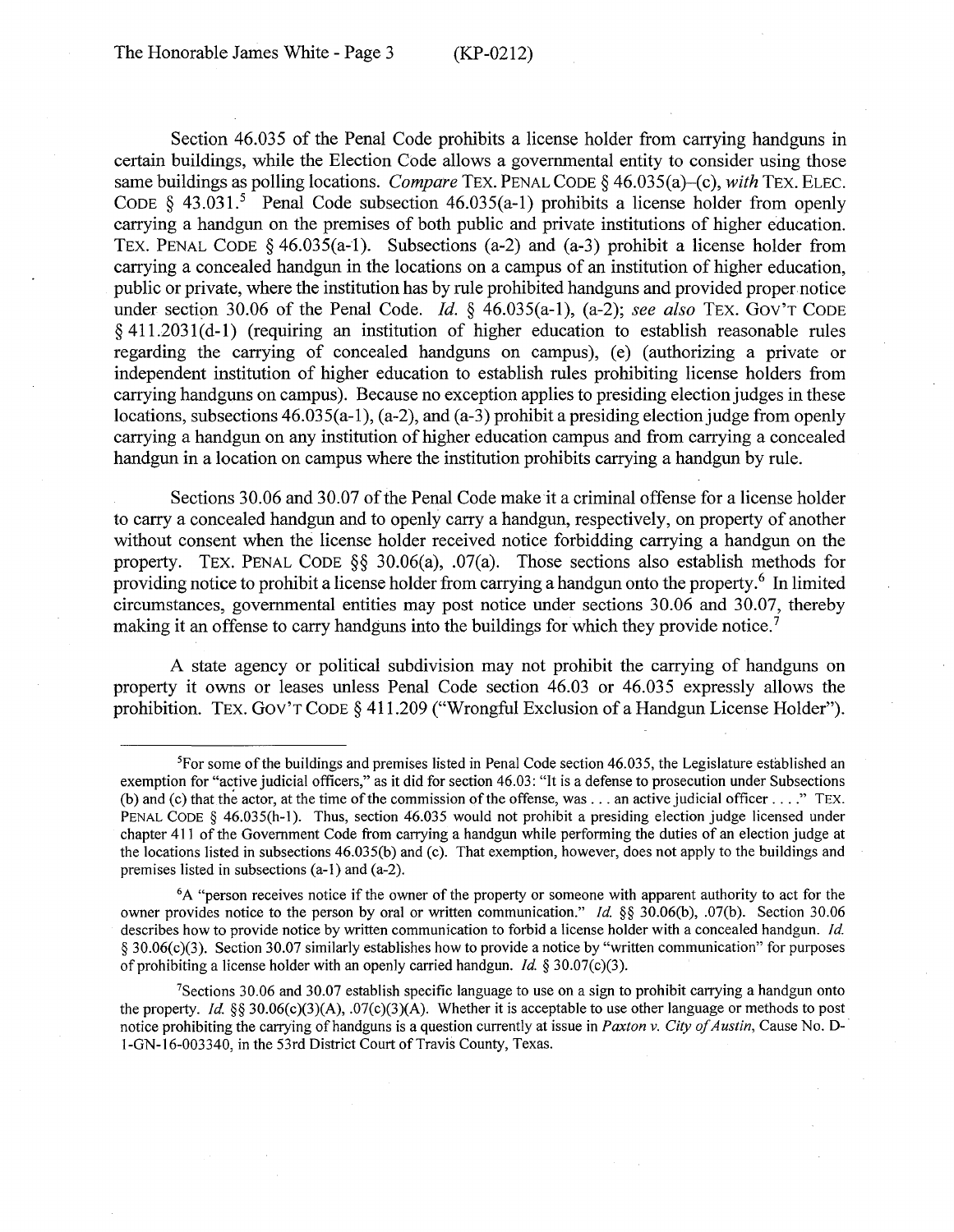Relevant to potential polling locations, section 46.03 prohibits carrying weapons "on the physical premises of a school or educational institution" and "on the premises of any government court or offices utilized by a court," among other locations, unless exceptions apply. $\frac{8}{3}$  TEX. PENAL CODE  $§$  46.03(a)(1), (3). If a governmental entity posts notice under 30.06 and 30.07 in those locations, a license holder who carries a firearm could be in violation of those provisions and prosecuted for trespass by a license holder. *Id.* §§ 30.06(a), .07(a). Yet sections 30.06 and 30.07 except from the application of those provisions the carrying of a handgun on property owned or leased by a governmental entity that "is not a premises or other place on which the license holder is prohibited from carrying the handgun under Section 46.03 .... " *Id.§§* 30.06(e), .07(e). As discussed above, section 46.03 would not apply to a presiding election judge licensed under chapter 411 carrying a firearm while performing presiding election judge duties. *Id.* § 46.15(a)(4); TEX. ELEC. CODE § 32.075(c). Thus, sections 30.06 and 30.07 would not apply to a presiding election judge licensed under chapter 411 who serves at a polling location on property where section 46.03 otherwise prohibits carrying a handgun if the property is owned or leased by a governmental entity. So those sections would not prohibit a presiding election judge licensed under chapter 411, while performing election judge duties, from carrying a handgun at a polling place located in a school or on the premises of a government court or offices utilized by the court.<sup>9</sup> Cf. TEX. PENAL CODE  $§$  46.035(a-1), (a-2), (a-3) (making it an offense to carry handguns on institutions of higher education when prohibited by rules of the institution, notwithstanding exemptions created in other sections).

The exceptions to 30.06 and 30.07 apply only to carrying a handgun on "property  $\dots$ owned or leased by a governmental entity" and do not extend to privately owned property. *Id.*  §§ 30.06(e), .07(e). We find no law that exempts presiding election judges from those provisions when on private property. Thus, if a polling place is on private property and the owner or someone with apparent authority to act for the owner provides notice, a presiding election judge would likely be prohibited from carrying a firearm to that location.<sup>10</sup>

<sup>9</sup>Section 37.125 of the Education Code makes it an offense to intentionally exhibit a firearm "in a mariner intended to cause alarm or personal injury" on school property. TEX. EDUC. CODE § 37.125(a). Election judges carrying a handgun to a polling location at a school should consider this provision when deciding how they will carry.

 $10T<sub>O</sub>$  the extent that the political subdivision holding the election has a contract or arrangement with the private property owner about the polling location, the ability to carry a firearm on the property during the election may depend on the specific terms of that agreement and should be evaluated on a case-by-case basis.

<sup>8</sup>Prior opinions of this office discuss the meaning of premises in the context of section 46.03. *See* Tex. Att'y Gen. Op. Nos. KP-0050 (2015) at 1-2; KP-0047 (2015) at 3. The scope of the terms "premises" and "building or portion of a building" is also an issue raised in *Paxton v. City of Austin*, Cause No. D-1-GN-16-003340, in the 53rd District Court of Travis County, Texas,